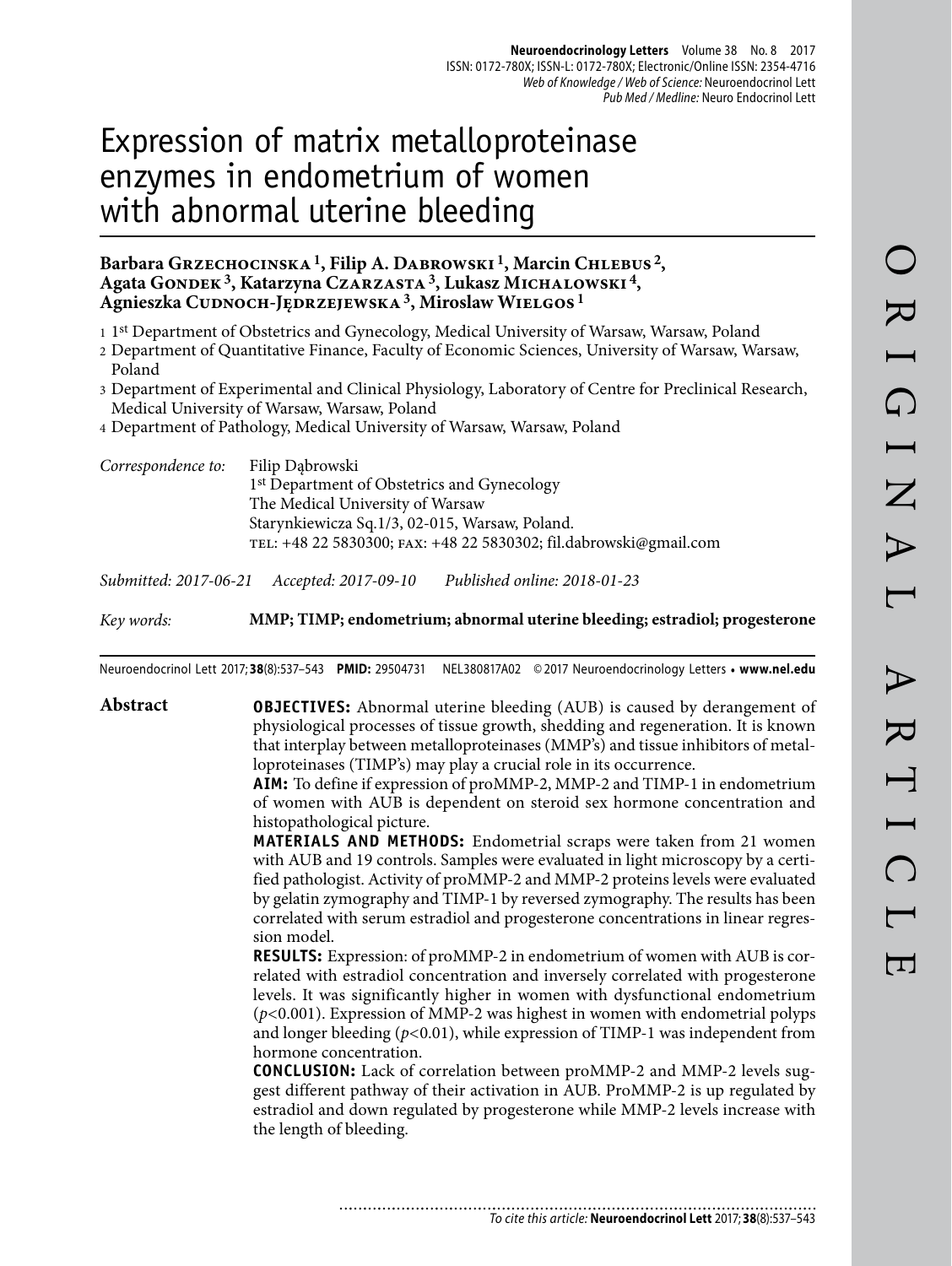# **INTRODUCTION**

Abnormal uterine bleeding (AUB) is one of most significant disorders deteriorating the quality of life of young women. It is estimated that AUB affects 11–13% of all female (Marret *et al.* 2010). Most frequent reasons are uterine myomas, endometrial polyps, hormone imbalance, endometrial hyperplasia and endometritis, but in approximately 40–50% of women the substantial cause remain unknown (Kotdawala *et al.* 2013). They differ from menstrual bleeding not only in regularity but also in length and abundance. All cases of AUB are resemblance of derangements of physiological processes occurring in menstruating female. Despite the variety of possible causes of an impairment of hemostasis or vascular damage, the increased bleeding is often mediated through the matrix metalloproteinases (MMPs), group of more than 20 proteolytic enzymes which regulate degradation of extracellular matrix in the endometrium (Lockwood 2011; Apte & Parks 2015).

Ability of MMPs to decompose extracellular matrix at natural pH makes them essential for endometrial shedding and regeneration during normal menstrual cycle. Numerous MMPs are found in the uterine mucous membrane during regular cycle (Goffin *et al.* 2003). Menstrual bleeding and following regeneration of stroma and re-epithelialization of glandular epithelium are, to a large extent, dependent on expression of individual MMPs, which are regulated by steroid hormones. In physiological conditions decrease of hormones concentration (mainly progesterone) leads to up regulation of MMP-1, MMP-3 and MMP-9 expression, which consequently causes tissue degradation and initiates menstruation. The end of tissue breakdown and bleeding is initiated by the increase of expression of tissue inhibitors of metalloproteinase's (TIMPs), mainly TIMP-1 and TIMP-2 (Dong *et al.* 2002). Specific links between steroid hormones and activity of MMPs and TIMPs are very complex and still nurture researchers worldwide. Imbalance of physiological equilibrium between processes of epithelial exfoliation and

stroma regeneration may lead to pathological changes in endometrium structure like hyperplasia or endometrial cancer (Bogusiewicz *et al.* 2007; Hickey *et al.* 2008). However, little is known about the role of MMPs expression in AUB. This is why we decided not only to evaluate the activity of MMP-2 and TIMP-1 in endometrium of women with AUB, but to correlate it with histopathological diagnosis and estradiol and progesterone serum concentration and compare the results with normally menstruating women. MMP-2 and TIMP-1 was selected because they are the only enzymes which expression is detectable during whole menstrual cycle and reach maximum levels during the bleeding period (Brenner & Slayden 2012; Rodgers *et al.* 1994). Additionally MMP-2 is the only MMP present in the endometrium during the secretive phase, which strongly suggest that it's expression is dependent on steroid hormones. Research on correlation between concentration of steroid hormones and MMPs activity in women with AUB can not only clear the pathomechanism leading to prolonged and abundant bleeding, but will help to adjust length, doses and timing of the hormone based therapies.

# **MATERIAL AND METHODS.**

## *Baseline characteristics*

The samples were taken from 23 women with normal menstrual periods and 29 women with AUB aged 25–40 years. All women signed informed consent before the inclusion to the trial. The research was approved by Bioethical Committee of Medical University of Warsaw (KB/243/2012). AUB was defined as acyclic vaginal bleeding of various degree. None of the participants was taking hormone treatment nor oral contraceptives prior the research. Descriptive statistics of participants are presented in Table 1.

Endometrial sampling in healthy subjects was made with Pipelle device during proliferative phase (8–13 day of cycle) or in secretive phase (18–23 day) while in AUB patients the samples were obtained during their first

**Covariates No. Mean SD Minimum Maximum Range Q1 Median Q3** Age (years) 40 33.10 5.28 23 40 17 29.5 34 38.50 BMI (kg/m2) 40 24.43 5.79 15.44 50.78 35.34 21.3 22.32 25.76 Length of bleeding (days) 40 18.18 26.2 0 90 90 0 3.500 31 Estradiol (pg/ml) 40 95.42 67.7 22.37 328.1 305.8 43.8 84.41 131.4 Progesterone (ng/ml) 40 5.80 6.00 0.90 23 22.10 1.50 1.810 10.31 E/P 40 36.55 46.80 5.70 212.5 206.8 10.8 18.47 37.55 Deliveries 40 0.65 0.77 0 2 2 0 0 1 Miscarriages 40 0.075 0.47 0 3 3 0 0 0

**Tab. 1.** Descriptive statistics of all patients included in the research.

SD – Standard Deviation, Q1,Q3 – Quartile 1 & 3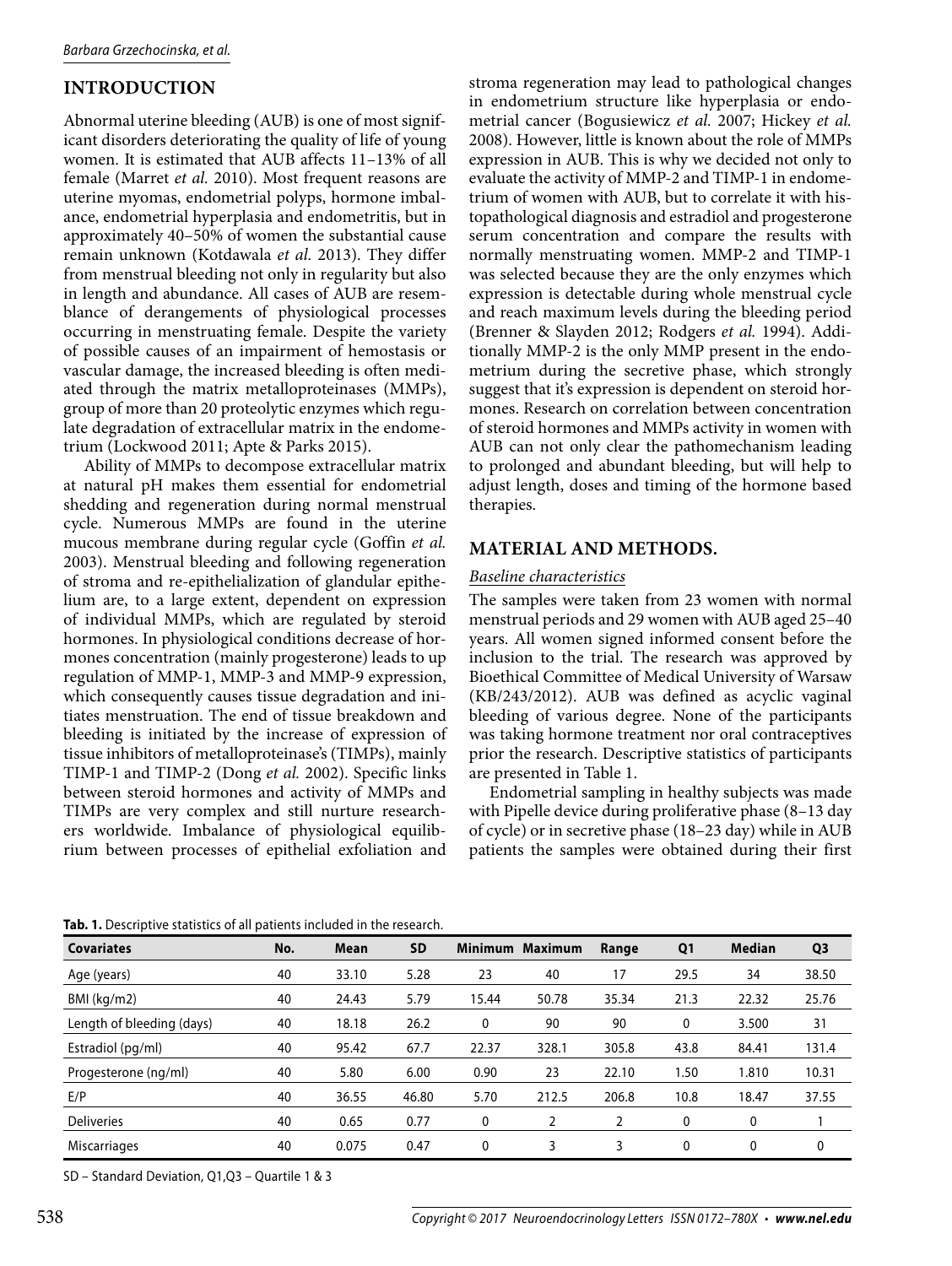consultation. Part of material was immediately frozen in liquid nitrogen and the rest was put in 4% formaldehyde for histopathological evaluation.

In 12 cases we failed to obtain diagnostic material, leaving 21 patients with AUB and 19 controls included in the study. In all patients we assessed the estradiol and progesterone levels on the day of endometrial sampling. Hormone levels has been assessed by immunochemiluminometric assay (ELISA, Elecsys, Cobase) while the expression of proMMP-2, MMP-2 and TIMP-1 was assessed by zymography (Sliwowska & Kopczynski 2007; Snoek-van Beurden & Von den Hoff 2005).

## *Zymography*

**Proteins preparation.** Endometrial samples were homogenized in 500 μl of homogenization buffer  $(50 \text{ mM Tris-HCl, pH 7.6; } 150 \text{ mM NaCl; } 5 \text{ mM CaCl}<sub>2</sub>;$ 0.05% Brij-35; 0.02%  $\text{NaN}_3$ ) with 1% Triton X-100 in TissueLyser LT (Qiagen) for 5 min. Samples were then centrifuged for 5 min (12000 rpm,  $4^{\circ}$ C) and the supernatant was obtained. Protein concentration was determined in all samples in SmartSpec™ Plus spectrophotometr (Bio-Rad) by Bradford method.

**Gelatin zymography***.* Gelatin zymography was used to detect the activity of MMP-2 in tissue extracts from endometrium. Each sample were analyzed in duplicate. Proteins separation was performed on 7.5% polyacrylamide gels containing 10% sodium dodecyl sulfate (SDS) and 1 mg/ml of porcine gelatin (Sigma-Aldrich), as substrate for MMP-2. Samples mixed (1:1) with sample buffer (with 4% SDS) were loaded onto a gel. Molecular weight marker (Precision Plus Protein™ Dual Xtra standards, Bio-Rad), and recombinant human MMP-2 Western Blotting standard (R&D Systems) were also loaded onto each gel. After electrophoresis gels were washed in distillated water, and then in 2.5% solution of Triton X-100 two times for 20 min, to remove SDS. Gels were than incubated in activation buffer (50 mM Tris-HCl pH 7.6; 200 mM NaCl; 5 mM CaCl<sub>2</sub>; 0.02% NaN<sub>3</sub>; 1% Triton X-100), at 37 °C for 18 h. Gels were then stained in 0.1% Coomassie Brilliant Blue R250 in 40% methanol and 10% acetic acid solution for 1 h and destained in 40% methanol and 10% acetic acid to obtained clear bands against blue background. The zymograms were scanned, and analysed by use of Image J software. Clear bands in gels were quantified densitometrically. Proteolytic activity of MMP-2 was determined in arbitrary units (AU), in comparison to MMP-2 standard.

**Reverse zymography.** Reverse zymography was used to detected the activity of TIMP-1. Electrophoresis was performed on 12% polyacrylamide gels containing 10% sodium dodecyl sulfate (SDS), 1 mg/ml of porcine gelatin (Sigma-Aldrich) and 8% of collagenase (Collagenase Type I, Clostridiopeptidase A from Clostridium histolyticum, 125 U/mg, Sigma-Aldrich) solutions (1 mg/ml) in TESCA buffer (50 mM TES, 0.36 mM CaCl<sub>2</sub>, pH 7.4). Collagenase degraded gelatin in gel where inhibitors of MMPs were absent. Next stages of reverse zymography were performed following the same method as described for gelatin zymography. Recombinant human TIMP-1 Western Blotting standard (R&D Systems) and Precision Plus Protein™ Dual Xtra standards (Bio-Rad) were used. The inhibitory activity of TIMP-1 appeared as blue bands against clear background. Gels were scanned and analyzed as described for gelatin zymography.

#### *Histopathological examination*

After fixation in formalin, fragment of the endometrium were transferred into plastic cassettes and embedded in paraffin. Once cooled, 4-μm sections were shaved and applied to a slide. Slides were then deparaffinized in xylene and alcohol, stained with hematoxylin and eosin, and then dehydrated and sealed. All slides were viewed and evaluated by a certified pathologist with respect to the phase of the menstrual cycle and the presence of pathology.

#### *Statistic method*

All variables such as proMMP-2, MMP-2 and TIMP-1 expression were obtained in quantity large enough to conduce linear regression with OLS estimator. This allowed us to determine the effect of selected factors, such as hormone concentration, estradiol to progesterone ratio, phase of menstrual cycle, age, body mass index (BMI) and parity on the variables.

During the functional form choice it was considered that either depended variables or hormone levels were expressed in original values or logarithms. Additionally, for hormone levels polynomial functions were analysed (i.e. squares of hormone levels). As a possible extension assumption that hormone levels affect dependent variables differently in the proliferative and secretive phase of the cycle were considered as well (interactions). The choice of the final functional form was based on a general-to-specific approach using the F test. For the final model appropriate diagnostics were performed (the Ramsey test of correct specification in linear regression, the Jarque-Bera test of error terms normality, the Breusch-Pagan test of error terms homoscedasticity and VIF measures in order to assess collinearity). All calculations were performed in STATA 14 (StataCorp LLC. Texas, USA.). Unless indicated otherwise, 5% was considered as a level of significance.

## **RESULTS**

In the healthy subjects the histopathological appearance of the endometrium was concordant with the phase of menstrual cycle, 8 patients were in proliferative and 11 in secretive phase (mean age 33.5 and 36.0 years respectively). In AUB group (mean age  $33.5y$ ) the histopathological results were as follows: proliferative endometrium 4 patients, secretive endometrium 4 patients, endometrial polyp 3 patients, simple endome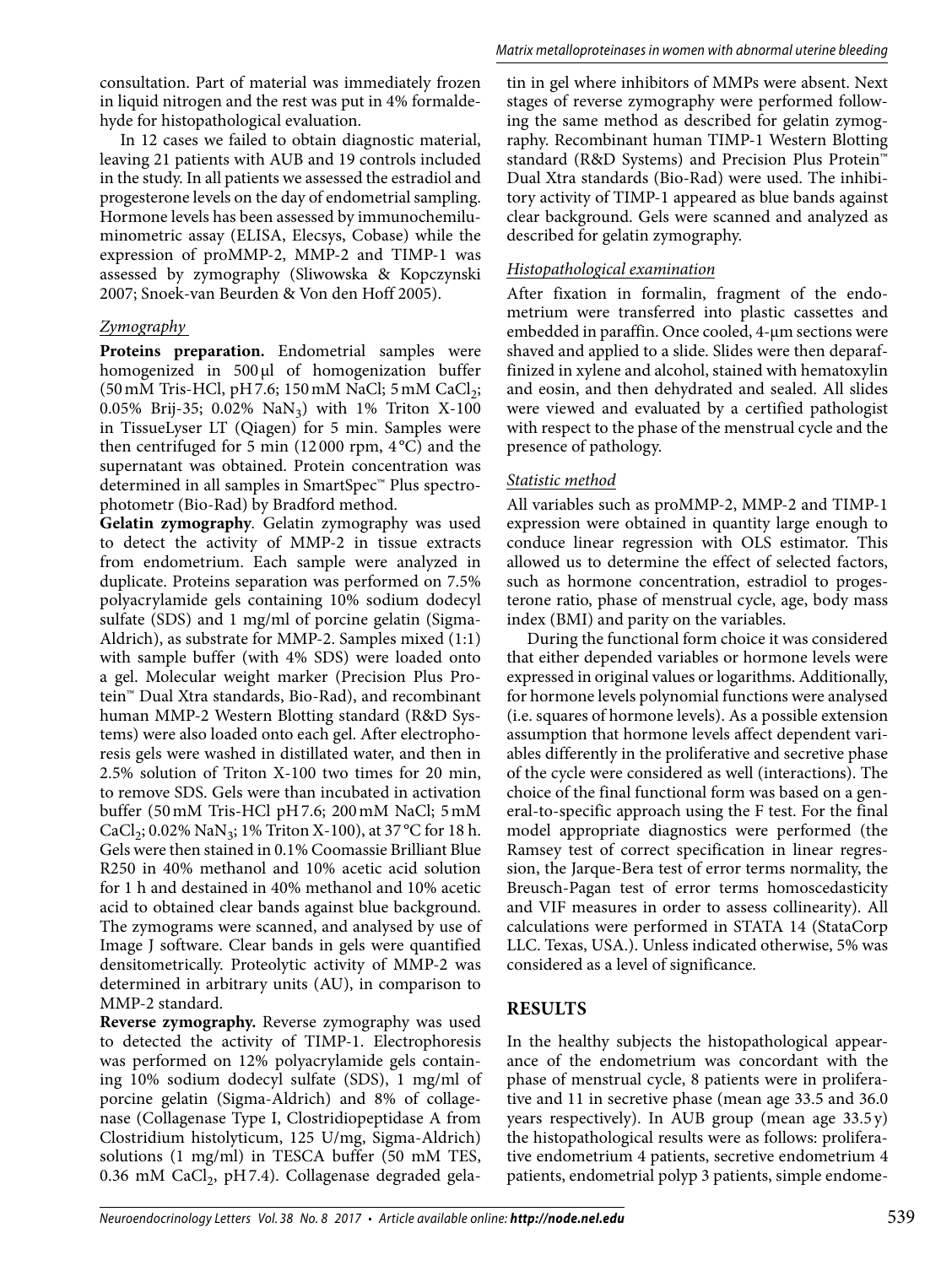**Fig. 1.** Representative gelatin and reverse gelatin zymograms of human endometrium homogenates. Samples were obtained from women in proliferative (P) and secretive (S) phase of menstrual cycle and those with abnormal uterine bleeding diagnosed with: endometrial polyps (UABp), endometrial hyperplasia (UABh) or endometrial dysfunction (UABd). Gelatinolytic activities of active and pro-MMP-2 were observed at 66 and 72 kDa. Inhibiting of gelatinolytic activity by TIMP-1 was observed at about 28-30 kDa.



#### **Tab. 2.** Expression of proMM2-2, MMP-2 and TIMP-1 in the population.

| <b>Covariates</b> | No. | Mean  | <b>SD</b> | <b>Minimum</b> | <b>Maximum</b> | Range | <b>Q1</b> | Median | Q3    |
|-------------------|-----|-------|-----------|----------------|----------------|-------|-----------|--------|-------|
| proMMP-2          | 40  | 0.256 | 0.0903    | 0.0890         | 0.454          | 0.365 | 0.192     | 0.253  | 0.300 |
| MMP <sub>2</sub>  | 40  | 0.160 | 0.125     |                | 0.596          | 0.596 | 0.0736    | 0.129  | 0.218 |
| TIMP-1            | 40  | 2.133 | .726      | 0.185          | 8.140          | 7.954 | .006      | .483   | 2.996 |

SD – Standard Deviation, Q1,Q3 – Quartile 1 & 3

**Tab. 3.** Linear regression. The table presents only factors which affects the dependent variables (with significance of min. 10%, results with very strong correlation of <0.001 marked in bold).

|                                         | <b>Exposure</b>                 |                                        |  |  |  |
|-----------------------------------------|---------------------------------|----------------------------------------|--|--|--|
| <b>Covariates</b>                       | ProMMP2                         | MMP <sub>2</sub>                       |  |  |  |
|                                         | Coefficient<br>(Standard Error) | <b>Coefficient</b><br>(Standard Error) |  |  |  |
| Menstrual cycle                         |                                 |                                        |  |  |  |
| <b>Secretory Phase</b>                  | $0.618***$ (0.222)              |                                        |  |  |  |
| Length of bleeding                      |                                 | $0.002**$ (0.001)                      |  |  |  |
| <b>Hormones</b>                         |                                 |                                        |  |  |  |
| Log(Estradiol)                          | $0.061***$ (0.021)              |                                        |  |  |  |
| Secretory Phase. x<br>Log(Estradiol)    | $-0.183***$ (0.061)             |                                        |  |  |  |
| Log(Progesterone)                       | $-0.043**$ (0.017)              |                                        |  |  |  |
| Secretory Phase. x<br>Log(Progesterone) | $0.153***$ (0.046)              |                                        |  |  |  |
| <b>Diagnosis</b>                        |                                 |                                        |  |  |  |
| Polyp                                   |                                 | $0.176***$ (0.056)                     |  |  |  |
| Hormonal dysfunction                    | $0.171***$ (0.041)              | $-0.103**$ (0.049)                     |  |  |  |
| Endometrial hyperplasia                 |                                 | $-0.103**$ (0.049)                     |  |  |  |
| Miscarriage                             |                                 |                                        |  |  |  |
| 3 times miscarriages                    |                                 | $0.196*$ (0.108)                       |  |  |  |
| Constant                                | $-0.004(0.086)$                 | $0.129***$ (0.021)                     |  |  |  |
| Number of observations                  | 40                              | 40                                     |  |  |  |
| $R^2$ – goodness of fit<br>measure      | 0.50                            | 0.39                                   |  |  |  |

Significance – \*p<0.10, \*\*p<0.05,\*\*\*p<0.01

trial hyperplasia 7 patients, hormonally dysfunctional endometrium 3 patients. All descriptive statistics are presented in Table 1 while results of proMMP-2, MMP-2 and TIMP-1 expression are presented in Table 2.

The presence of two forms of MMP-2 – 66 kDa active and 72 kDa pro-MMP-2 were detected by gelatin zymography (Figure 1A). While reverse zymography allowed to detect the presence of TIMP-1 with a molecular weight of about 28–30 kDa (Figure 1B).

Linear regression analysis revealed that proMMP-2 expression is significantly increased during secretive phase (by 0.618 AU, *p<*0.001) comparing to proliferative phase and abnormal bleeding. Surprisingly correlation between proMMP-2 expression and estradiol and progesterone concentrations was different depending on the phase of cycle. During abnormal bleeding with 1% increase of estradiol concentration the expression of proMMP-2 raised by 0.0006 AU while during secretive phase dropped by 0.0018 AU. When correlated with 1% increase of progesterone during abnormal bleeding proMMP-2 expression decreased by 0.0004 AU and in secretive phase increased by 0.0015 AU. Women with hormonally dysfunctional endometrium had significantly increased proMMP-2 expression when compared with other AUB (0.171 AU, *p<*0.001).

MMP-2 expression was stable during the cycle, with insignificant tendency to raise during secretive phase, while during abnormal bleeding it's expression was increasing 0.002 AU daily. MMP-2 expression was not correlated with estradiol nor progesterone concentrations, but in patients with endometrial polyp it's activity was increased by 0.176 AU (*p<*0.01) and decreased by 0.103 AU (*p<*0.05) in patients with hormonally dys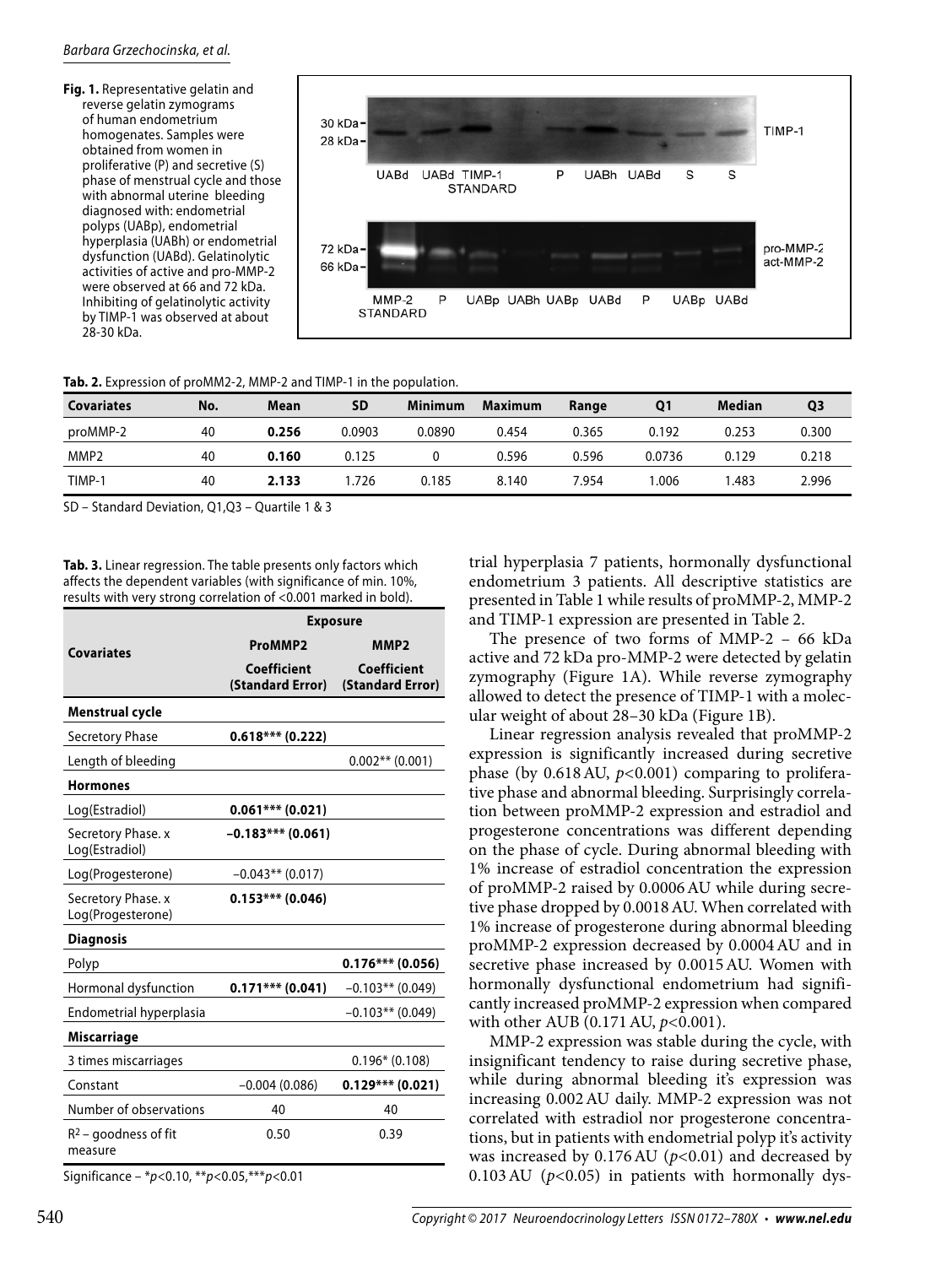functional endometrium and hyperplasia. Interestingly the expression of pro-enzyme and it active form was not correlated (Pearson correlation index 0.0607, *p*=0.71).

Expression of TIMP-1 was similar during both phases of cycle and abnormal bleeding and did not differ in patients with different histopathological diagnoses. It did not correlate with hormone levels neither. All results of linear regression analyzes are presented in Table 3.

# **DISCUSSION**

## *Role of proMMP-2 and MMP-2 in normal menstrual cycle and AUB*

Main mechanism of MMP-2 activity is degradation of type IV collagen, which can be found in most cellular membranes. MMP-2 has confirmed role in tissue rearrangement both in physiological and pathological conditions (Unemori et al. 1990). It's expression was found in stromal cells during tissue development and regeneration (Morgunova *et al.* 1999). Previous research confirms complicated mechanism of MMP-2 secretion and activation. It is synthesized as pre-proenzyme and it activity is regulated on various levels, from gene transcription through intracellular pro-enzyme activators which cut out the signal peptide and release MMP to extracellular matrix to specific tissue inhibitors like membrane-type 1MMP (MT1-MMP), TIMP-1, TIMP-2 and serine proteases (Bian & Sun 1997; Carmeliet *et al.* 1997; Mazzieri *et al.* 1997; Lafleur *et al.* 2001; Nagase *et al.* 2006).

The analysis indicate that steroid hormone concentrations have an effect on proMMP-2 expression but did not directly affect MMP-2 expression. There was greater expression of MMP-2 during abnormal bleeding when compared to expression in the proliferative and secretory phase and no correlation with hormone levels. Lack of correlation between proMMP-2 and MMP-2 expression suggest another activation mechanism.

The above observations together with the increase in MMP-2 expression along with the length of bleeding indicate the role of local, possibly paracrine factors. The stimulating factor may be type 1 membrane MMP (MT1-MMP), released from neutrophils, which accumulation was found in the endometrium during bleeding. The role of local factors, cytokines, IL-1 alpha, TNF-alpha, prostaglandins are described in previously published research (Rudolph-Owen *et al.* 1998; Henriet *et al.* 2002). The role of local factors and the independence of MMP-2 expression from hormone levels during AUB also explains its increased expression in women with endometrial polyps compared to women with hormone disorders (endometrial dysfunction). Endometrial polyps histopathology occurred more often in patients reporting abnormal bleeding (73%) when compared with patients with no symptoms (61%) (Radowicka *et al.* 2016). Increased expression of MMP-2 in women of childbearing age with AUB was

also reported by other authors (Erdemoglu *et al.* 2008). Its correlation with aberrant angiogenesis leads to suggestion that MMP-2 has role in the development of endometrial polyps and polyp-associated AUB (Tokyol *et al.* 2009).

In contrast, the expression of proMMP-2 was higher in women with hormonal dysfunction of endometrium and significantly related to hormone levels. Higher concentration of estradiol were associated with greater activity of proMMP-2, while higher levels of progesterone lead to turning it off. The fact that progesterone is an inhibitor of proMMP-2 activation concurs with previous publications (Zhang *et al.* 2000).

# *Role of TIMP-1 in normal menstrual cycle and AUB*

TIMP-1 is a glycoprotein with molecular weight of 30 kDa. In physiological state it is main known inhibitor of MMPs activity (Nagase & Woessner 1999), but also regulate activity of plasmin, trombine and urokinase (Chesler *et al.* 1995).

Unlike MMPs, the role of TIMP-1 in the endometrium during abnormal bleeding is less well known. In immunohistochemistry, menstrual endometrium has been shown strong heterogeneous expression for TIMP-1 during menstruation, which varied greatly from region to region showing lower level in necrotic tissue compared to non-necrotic tissue (Freitas *et al.* 1999). Observations indicate its role in inhibiting proteinase activity and relevance to end of bleeding and start of endometrial regeneration (Freitas *et al.* 1999).

In the case of abnormal bleeding it acts differently. As shown by the results of the studies conducted in AUB patients, TIMP-1 expression in the endometrium was not increased. Expression was not affected by estradiol concentration. The results of our study are confirmed by the results of in vitro studies showing no correlation of TIMP-1 protein expression from estradiol concentration (Brenner & Slayden 2012). No correlation with progesterone concentrations was found neither. Other available studies of the expression dependence on progesterone concentrations mainly describe TIMP-1 mRNAs and similarly to our results indicate lack of significant dependence (Curry *et al.* 2001; Rodgers *et al.* 1994; Goffin *et al.* 2003). On the other side in the endometrium of women using depot medroxyprogesterone, a significantly less TIMP-1 was observed in immunostaining compared to perimenstrual endometria from normal cycling women and no correlation of its concentration with bleeding length was found (Vincent *et al.* 2002).

Similarly in our group in women with AUB, irrespective of histopathological diagnosis, there was no correlation between TIMP-1 expression and bleeding length. It has been previously shown that under physiological conditions the increase in TIMP-1 expression is induced by a dramatic decrease in the concentration of steroid hormones that induce menstrual bleeding (Hampton *et al.* 1995). AUB is not usually associated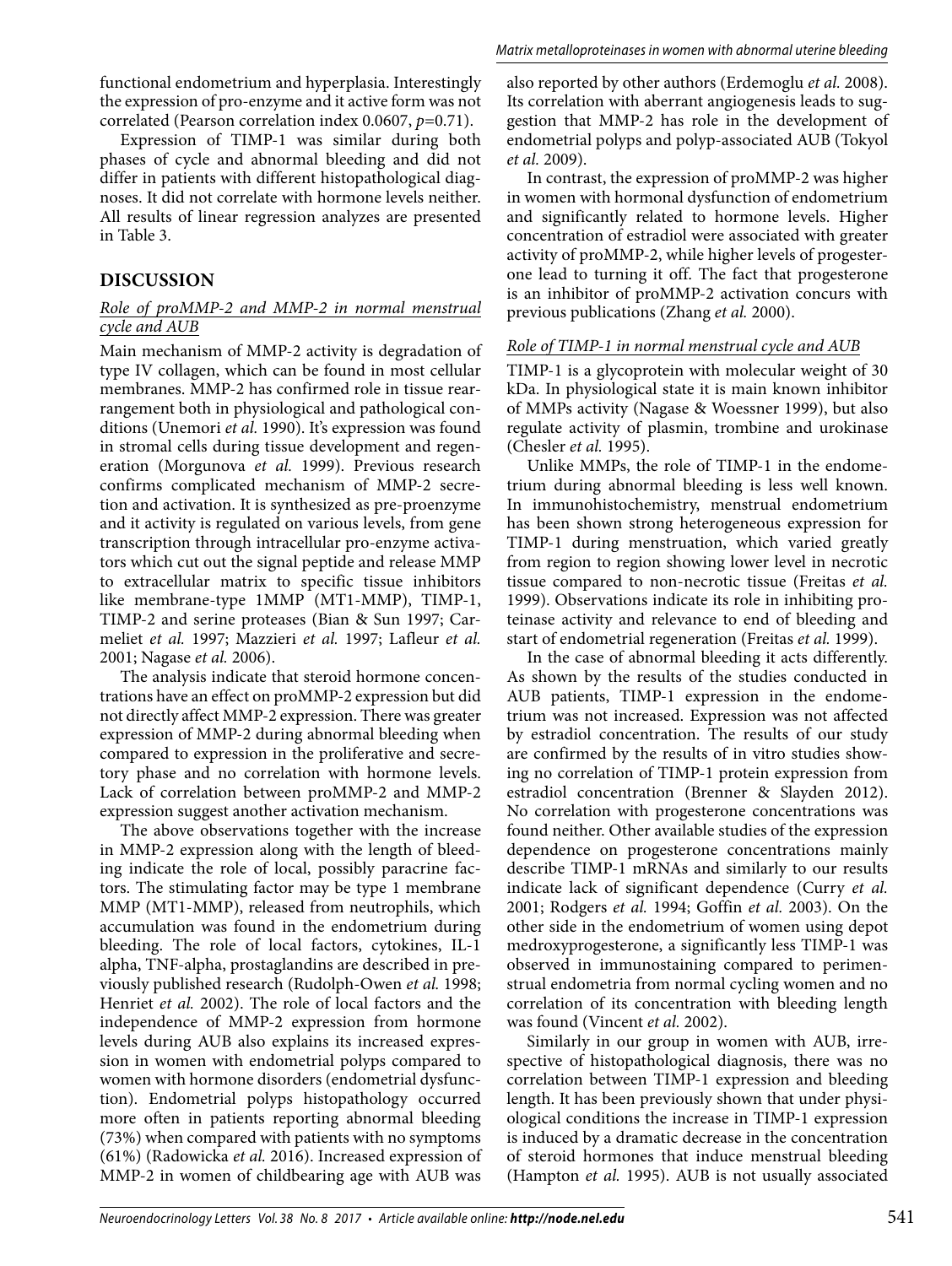#### Barbara Grzechocinska, et al.

with such a rapid and simultaneous decrease in estradiol and progesterone concentrations as occurs just prior to the onset of regular menstrual bleeding. This may explain the lack of difference in TIMP-1 activity during abnormal bleeding compared to normal cycles. We postulate that the persistence of TIMP-1 activity at constant levels with increasing MMP-2 activity may determine the duration of abnormal bleeding. Those results indicate the importance of MMP to TIMP ratio balance in maintaining endometrial integrity and in pathomechanism of abnormal bleeding.

The results of this study suggest an explanation for the efficacy of treatment of abnormal bleeding resulting from existing hormonal disorders, including progestogen-containing formulations that decrease MMP-2 activity during bleeding. Their abrupt withdrawal stimulates TIMP-1 activity and restores endometrial remodeling on the normal pathway.

# **CONCLUSION**

ProMMP-2 and MMP-2 activity in endometrium of women with abnormal bleeding are not correlated. ProMMP-2 expression during bleeding is affected by steroid hormones. It is raising along with estradiol and progesterone concentrations and it's levels are significantly higher in patients with diagnosis of hormonal endometrial dysfunction.

MMP-2 expression in endometrium in women with abnormal bleeding is not dependent on estradiol and progesterone concentrations. Its concentration is raising with the length of bleeding which suggest important role of paracrine factors in its activation.

TIMP-1 expression in the endometrium in case of abnormal bleeding is not affected by hormone levels, bleeding length or histopathological cause.

The inhibitory effect of progesterone on the expression of proMMP-2 and increase in MMP-2 activity along with the length of bleeding may indicate the efficacy of progestagens treatment for abnormal bleeding caused by hormonal disturbances only in the case of short-term bleeding. This conclusion however needs to be confirmed by further clinical studies.

## **ACKNOWLEDGEMENT**

This research did not receive any specific grant from funding agencies in the public, commercial, or not-forprofit sectors.

#### REFERENCES

- 1 Apte SS, Parks WC (2015). Metalloproteinases: A parade of functions in matrix biology and an outlook for the future. Matrix Biol **44–46**: 1–6.
- 2 Bian J, Sun Y (1997). Transcriptional activation by p53 of the human type IV collagenase (gelatinase A or matrix metalloproteinase 2) promoter. Mol Cell Biol **17**: 6330–6338.
- 3 Bogusiewicz M, Stryjecka-Zimmer M, Postawski K, Jakimiuk AJ, Rechberger T (2007). Activity of matrix metalloproteinase-2 and -9 and contents of their tissue inhibitors in uterine leiomyoma and corresponding myometrium. Gynecol Endocrinol **23**: 541– 546.
- 4 Brenner RM, Slayden OD (2012). Molecular and functional aspects of menstruation in the macaque. Rev Endocr Metab Disord **13**: 309–318.
- 5 Carmeliet P, Moons L, Lijnen R, Baes M, Lemaitre V, Tipping P, Drew A, Eeckhout Y, et al. (1997). Urokinase-generated plasmin activates matrix metalloproteinases during aneurysm formation. Nat Genet **17**: 439–444.
- 6 Chesler L, Golde DW, Bersch N, Johnson MD (1995). Metalloproteinase inhibition and erythroid potentiation are independent activities of tissue inhibitor of metalloproteinases-1. Blood **86**: 4506–4515.
- 7 Curry TE, Jr., Song L, Wheeler SE (2001). Cellular localization of gelatinases and tissue inhibitors of metalloproteinases during follicular growth, ovulation, and early luteal formation in the rat. Biol Reprod **65**: 855–865.
- 8 Dong JC, Dong H, Campana A, Bischof P (2002). Matrix metalloproteinases and their specific tissue inhibitors in menstruation. Reproduction **123**: 621–631.
- 9 Erdemoglu E, Guney M, Karahan N, Mungan T (2008). Expression of cyclooxygenase-2, matrix metalloproteinase-2 and matrix metalloproteinase-9 in premenopausal and postmenopausal endometrial polyps. Maturitas **59**: 268–274.
- 10 Freitas S, Meduri G, Le Nestour E, Bausero P, Perrot-Applanat M (1999). Expression of metalloproteinases and their inhibitors in blood vessels in human endometrium. Biol Reprod **61**: 1070–1082.
- 11 Goffin F, Munaut C, Frankenne F, Perrier D'hauterive S, Beliard A, Fridman V, Nervo P, Colige A, et al. (2003). Expression pattern of metalloproteinases and tissue inhibitors of matrix-metalloproteinases in cycling human endometrium. Biol Reprod **69**: 976–984.
- 12 Hampton AL, Butt AR, Riley SC, Salamonsen LA (1995). Tissue inhibitors of metalloproteinases in endometrium of ovariectomized steroid-treated ewes and during the estrous cycle and early pregnancy. Biol Reprod **53**: 302–311.
- 13 Henriet P, Cornet PB, Lemoine P, Galant C, Singer CF, Courtoy PJ, Eeckhout Y, Marbaix E (2002). Circulating ovarian steroids and endometrial matrix metalloproteinases (MMPs). Ann N Y Acad Sci **955**: 119–138; discussion 157–118, 396–406.
- 14 Hickey M, Doherty DA, Fraser IS, Sloboda DM, Salamonsen LA (2008). Why does menopausal hormone therapy lead to irregular uterine bleeding? Changes to endometrial blood vessels. Hum Reprod **23**: 912–918.
- 15 Kotdawala P, Kotdawala S, Nagar N (2013). Evaluation of endometrium in peri-menopausal abnormal uterine bleeding. J Midlife Health **4**: 16–21.
- 16 Lafleur MA, Hollenberg MD, Atkinson SJ, Knauper V, Murphy G, Edwards DR (2001). Activation of pro-(matrix metalloproteinase-2) (pro-MMP-2) by thrombin is membrane-type-MMPdependent in human umbilical vein endothelial cells and generates a distinct 63 kDa active species. Biochem J **357**: 107–115.
- 17 Lockwood CJ (2011). Mechanisms of normal and abnormal endometrial bleeding. Menopause **18**: 408–411.
- 18 Marret H, Fauconnier A, Chabbert-Buffet N, Cravello L, Golfier F, Gondry J, Agostini A, Bazot M, et al. (2010). Clinical practice guidelines on menorrhagia: management of abnormal uterine bleeding before menopause. Eur J Obstet Gynecol Reprod Biol **152**: 133–137.
- 19 Mazzieri R, Masiero L, Zanetta L, Monea S, Onisto M, Garbisa S, Mignatti P (1997). Control of type IV collagenase activity by components of the urokinase-plasmin system: a regulatory mechanism with cell-bound reactants. EMBO J **16**: 2319–2332.
- 20 Morgunova E, Tuuttila A, Bergmann U, Isupov M, Lindqvist Y, Schneider G, Tryggvason K (1999). Structure of human pro-matrix metalloproteinase-2: activation mechanism revealed. Science **284**: 1667–1670.